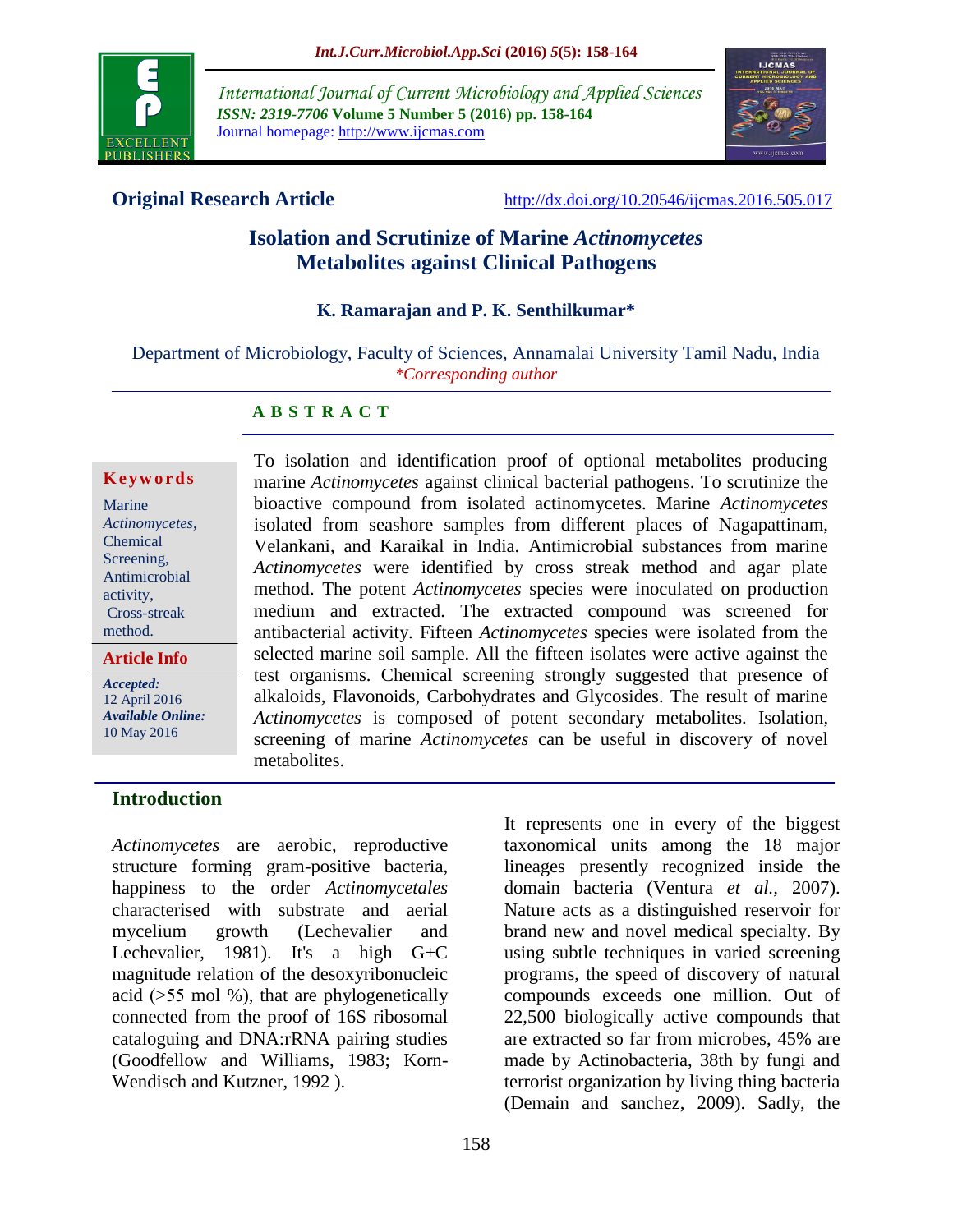emergence of drug-resistant pathogens and also the increase in diseases touching the system have greatly intense the necessity to analyze new bioactive metabolites for potential pharmaceutical and industrial applications (Demain and sanchez, 2009; Wise, 2008).

The look for new antimicrobials has not been restricted to the medicative field, however conjointly extends to crop protection. Advancement of fungicide-safe plant pathogens and in addition over the top and unpredictable utilization of engineered agrochemicals has prompted biological irregular characteristics in soil and human wellbeing (Thind, 2008). The bioactive secondary metabolites created by *Actinomycetes* embody antibiotics, antitumour agents, immunological disorder agents and enzymes. These metabolites are known not antibacterial, antifungal, cell reinforcement, neutrogenic, hostile to growth, against algal, hostile to helmintic, hostile to malarial and mitigating (Kekuda *et al.,* 2010; Ravikumar *et al.,* 2011). This study evaluates isolation, identification; chemical screening and antibacterial activity of living thing compounds against different types of infectious agent that were gift in *Actinomycetes*, the pathogens were used *Pseudomonas aeruginosa, E coli, staphylococcus aureus, Klebshilla pneumonia* and *Bacillus subtilis*.

#### **Materials and Methods**

#### **Sample Collection**

Soil samples were collected 10 cm below the surface of seashore soil from the areas of Nagapattinam, Velanganni and Karaikal. Soil samples were air-dried under room temperature for about 10 days before isolation.

#### **Isolation of Actinomycetes**

Soil tests gathered were pretreated by drying hot air broiler at 40°C for 2 days. Tests of 1 g each were blended with 10 ml of clean refined water and hatched at room temperature  $(25 \pm 2$ °C) for 1 h on orbital shaker with vivacious shaking. Soil suspension was then pipetted and unfolds onto humic substance B-Vitamin (HV) agar (Hayakawa *et al.,* 2004) and incubated at 30°C for seven days.

#### **Characterization of Actinomycetes**

The actinomycetes selected after secondary screening, were characterized by morphological and bio chemical method. Morphological characterizations were done by microscopic method. The microscopic characterization was done by cover slip culture method (Kawato and Sinobu, 1959).

The mycelium structure, color and arrangement of conidiospore and arthrospore on the mycelium were observed through the oil immersion (100X). The observed structure was compared with Bergey's Manual of Determinative Bacteriology, Ninth edition (2000) and the organism was identified. Various biochemical tests performed for the identification of the potent isolates are as follows: starch hydrolysis, Indole, methyl red, temperature tolerance, NaCl resistance.

#### **Screening of Actinomycetes for Antimicrobial Activity**

The screening procedure was finished by following techniques procedure described by Liu *et al.,* (2011).

#### **Primary and Secondary Screening**

In essential screening the antimicrobial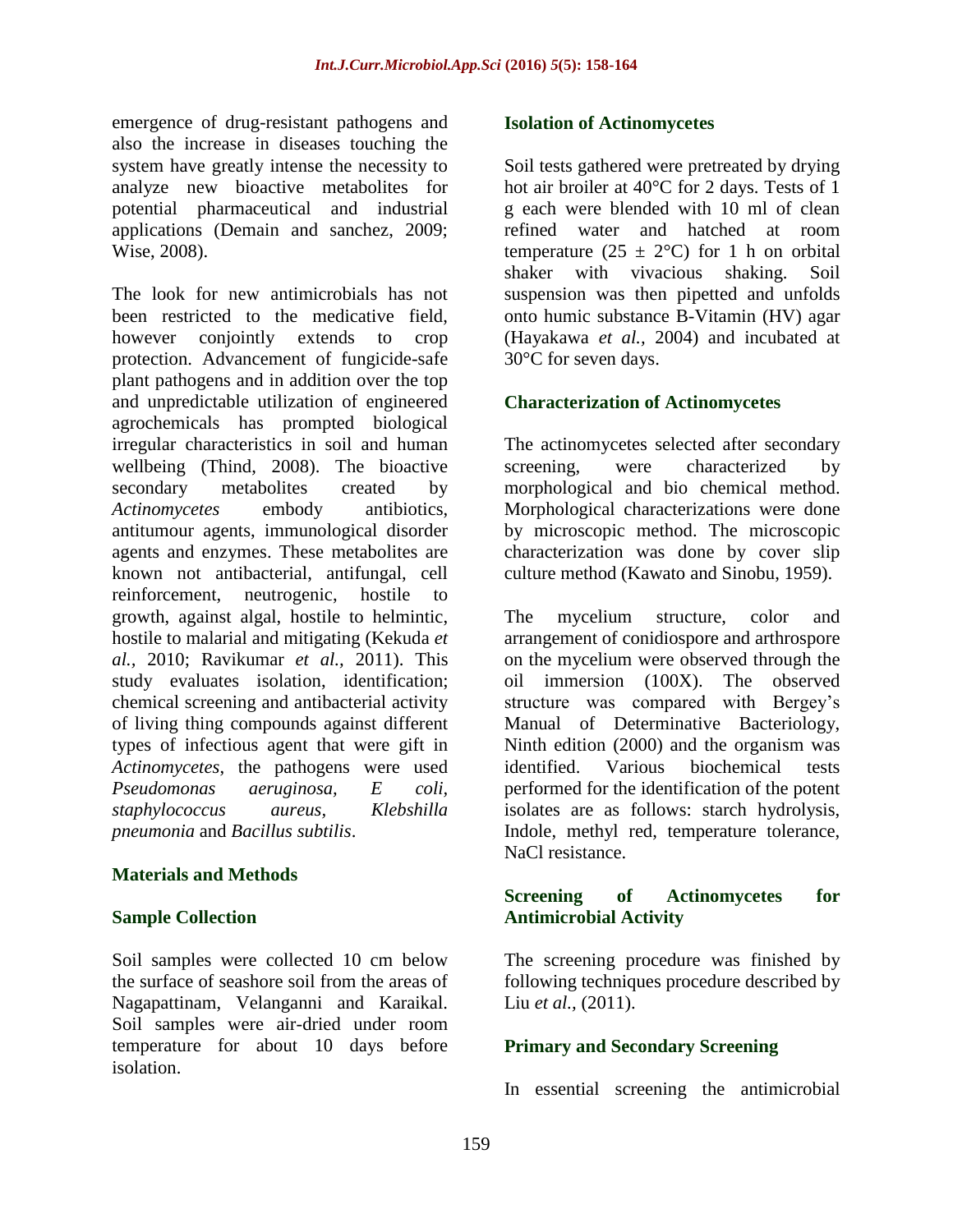movement of isolated disconnects were controlled by cross streak technique on ken knight agar. The test living beings utilized were *Pseudomonas aeruginosa, E coli, Staphylococcus aureus, Klebsiella pneumoniae* and *Bacillus subtilis*. Auxiliary screening was performed by agar well diffusion methods against the standard test organisms.

#### **Chemical Screening**

Chemical tests were carried out on the ethyl acetate extract of *Actinomyctes* using standard procedures to identify described by Harborne *et al.,* (1973); Trease *et al.,* (1989).

### **Test for Carbohydrates**

To 2ml of concentrate, 1ml of Molisch's reagent and few drops of concentrated sulphuric acid were included. Purple shading arrangement showed the vicinity of carbohydrates.

#### **Test for Flavonoids**

To 5 ml of weaken ammonia solution was added to a segment of the fluid filtrate of concentrate took after by option of focused sulphuric acid. Look of yellow colouration demonstrated the vicinity of flavonoids.

#### **Test for Alkaloids**

To 2 ml of extract, 2 ml of focused hydrochloric acid was added. Then few drops of Mayer's chemical agent were added. Presence of green color indicated the presence of alkaloids.

# **Test for Glycosides**

To 2ml of extract, 3ml of chloroform and 100 percent ammonia resolution was added. Pink color formation indicated the presence of glycosides.

#### **Test for Phenols**

To 1ml of the extract, 2ml of  $H_2O$  followed by few drops of 100 percent metallic element chloride was added. Formation of inexperienced color indicated the presence of phenols.

#### **Test for Tannins**

To 1ml of extract, 2ml of 5% metallic element chloride resolution was added. Formation of chromatic black color indicated the presence of tannins.

#### **Test for Saponins**

To 2 ml of extract, 2 ml of  $H<sub>2</sub>O$  was added and jolted in an exceedingly graduate for 15minutes lengthwise. Formation of 1cm layer of froth indicated the presence of saponins.

#### **Results and Discussion**

A total of fifteen isolates were isolated from soil samples. The quantity of samples and isolates in every sample were given in Table 1. Out of 15 isolates, 5 cultures i.e. N3, N11, V5, V6, and K9 were the 5 strains elite for any analysis, since they showed important medicinal drug activity against check organisms and chemical screening Table 2 and 3. As for because the 5 cultures involved, the 2 cultures N11 and K9 have most activity against check organisms. Then N11 and K9 were known and confirmed by microscopic and macroscopical examination. N11 strain could be a gram positive, cocci in nature, long reproductive structure chain, and filamentous bacterium. K9 strain could be a gram positive, Cocci with spiral reproductive structure chain bacterium. The macroscopical look of the isolate N11 showed leather like, white powdery colonies in starch casein agar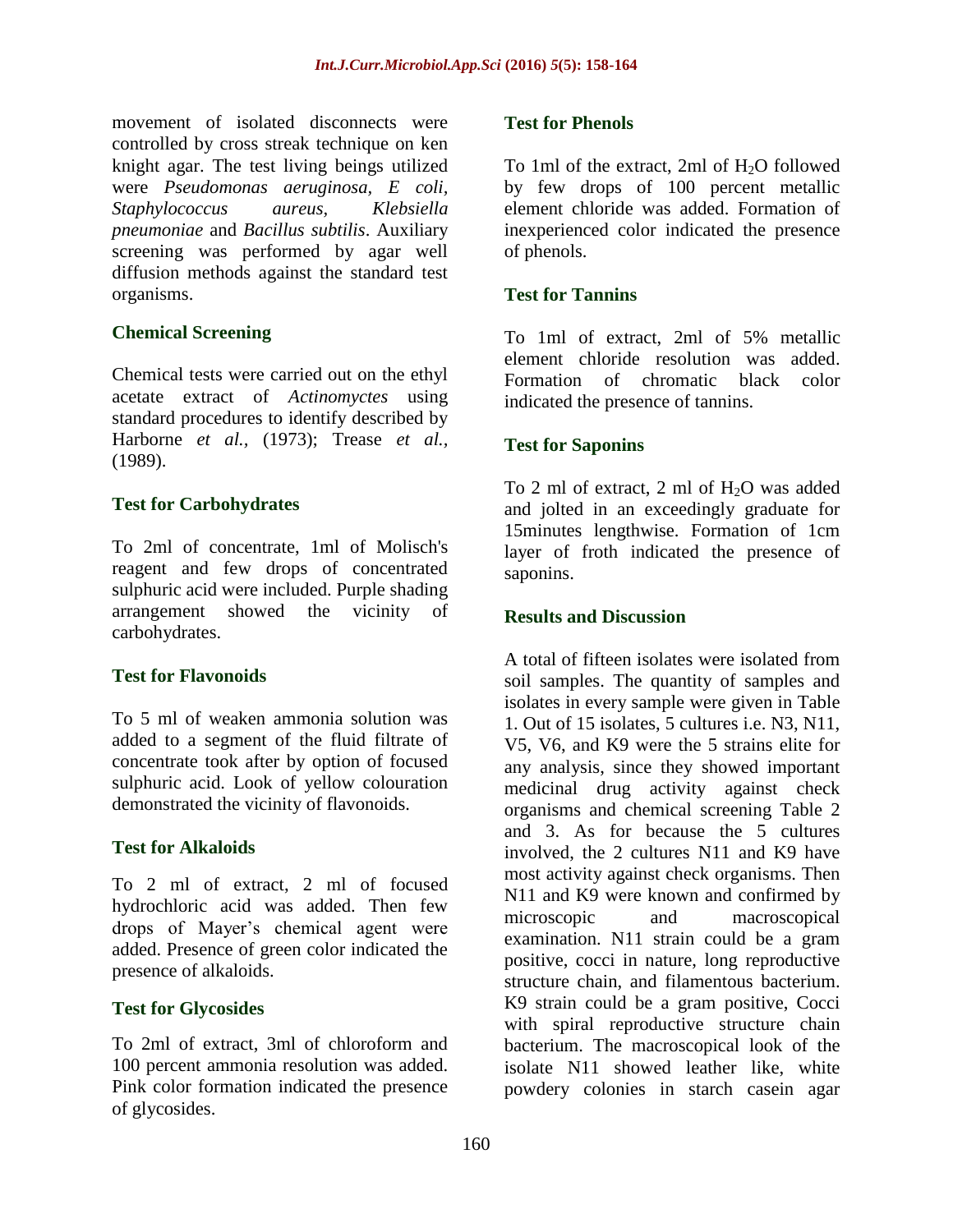media whereas K9 showed inexperienced powdery colonies. The isolates conjointly created antimicrobial compounds. Two elite isolates i.e. N11 and K9 were tested for the antimicrobial activity against test organisms are given Table 4 among the two isolates, the very best inhibition was shown by the cultures N11 and K9 against *Staph aureus*. Cultures K9 showed activity against *Pseudomonas aeruginosa, E. coli, staphylococcus aureus, Klebseilla pneumoniae* and *bacillus subtilis* Figure  $1(a,b,c,d \text{ and } e)$ .

microorganism colonizing marine aggregates. Marine natural surroundings have been demonstrated as a remarkable and captivating asset for developing new and strong bioactives creating microorganisms. Marine microbes are notably engaging as a result of they need the high efficiency needed for bioactive compounds to be effective within the marine surroundings, attributable to the diluting result of ocean water. Members of the *Actinomycetes*, that board marine surroundings, are poorly understood and solely few reports are on the market.

*Actinomycetes* comprise 100% of the overall

# **Table.1** Isolation of *Actinomycetes* from Marine Soil Samples

| S.No. | Geographical<br>locations | <b>Sampling spots</b> | <b>Types of sample</b> | Number of<br>isolates |
|-------|---------------------------|-----------------------|------------------------|-----------------------|
|       | Nagapattinam,             | Sea shore soil        | Soil sample with water |                       |
|       | Velanganni                | Sea shore soil        | Soil sample            |                       |
|       | Karaikal                  | Sea shore soil        | Soil sample with water |                       |

| <b>Table.2</b> Preliminary Screening of <i>Actinomycetes</i> for Antimicrobial Activity by |
|--------------------------------------------------------------------------------------------|
| <b>Cross-Streak Method</b>                                                                 |

| <b>Isolates</b> | Pseudomonas<br>aeruginosa | E. coli | <b>Staphylococcus</b><br>aureus | Klebsiella<br>pneumoniae | <b>Bacillus</b><br>subtilis. |  |  |  |  |
|-----------------|---------------------------|---------|---------------------------------|--------------------------|------------------------------|--|--|--|--|
| V <sub>1</sub>  |                           | $+$     |                                 |                          |                              |  |  |  |  |
| V <sub>2</sub>  | $^{+}$                    |         |                                 |                          | $^{+}$                       |  |  |  |  |
| V <sub>3</sub>  |                           |         |                                 |                          | $^{+}$                       |  |  |  |  |
| V <sub>4</sub>  | $+$                       |         |                                 |                          | $+$                          |  |  |  |  |
| V <sub>5</sub>  |                           |         |                                 |                          |                              |  |  |  |  |
| V <sub>6</sub>  |                           | $+$     |                                 |                          |                              |  |  |  |  |
| V7              |                           |         |                                 |                          | $+$                          |  |  |  |  |
| V <sub>8</sub>  |                           |         | $^{+}$                          |                          | $^{+}$                       |  |  |  |  |
| K <sub>9</sub>  | $^{+}$                    |         | $^{+}$                          | $^{+}$                   | $+$                          |  |  |  |  |
| K10             |                           | $^{+}$  |                                 |                          |                              |  |  |  |  |
| N11             | $+$                       | $+$     | $^{+}$                          | $^{+}$                   | $^{+}$                       |  |  |  |  |
| N12             |                           |         |                                 |                          | $+$                          |  |  |  |  |
| N13             |                           | $^{+}$  |                                 |                          |                              |  |  |  |  |
| N <sub>14</sub> |                           |         |                                 |                          | $^{+}$                       |  |  |  |  |
| N15             |                           | $^{+}$  |                                 |                          |                              |  |  |  |  |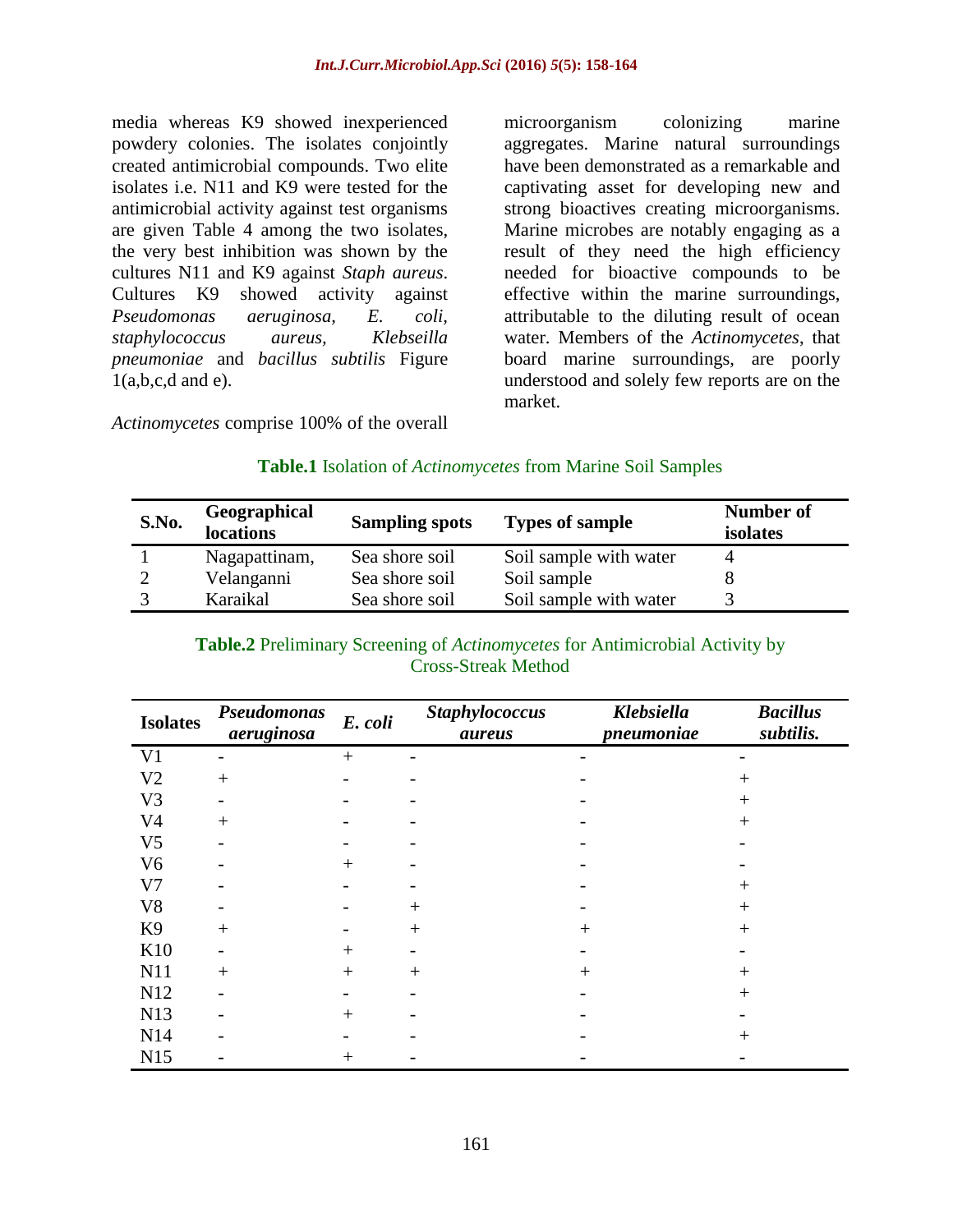| <b>Test</b>    | <b>Response</b>       | $\overline{\mathbf{V}}$ | V              | v                       |                         | V      | V   | V   | V   | K               | K1               | N1  | N <sub>1</sub>   | N1     | N      | N <sub>1</sub> |
|----------------|-----------------------|-------------------------|----------------|-------------------------|-------------------------|--------|-----|-----|-----|-----------------|------------------|-----|------------------|--------|--------|----------------|
|                |                       | $\mathbf{1}$            | $\overline{2}$ | $\overline{\mathbf{3}}$ | $\overline{\mathbf{4}}$ | 5      | 6   | 7   | 8   | 9               | $\boldsymbol{0}$ | 1   | $\boldsymbol{2}$ | 3      | 14     | 5              |
| Carbohydrates  | Purple<br>colour      | $+$                     | $+$            | $+$                     | $+$                     | $+$    | $+$ | $+$ | $+$ | $+$             | $+$              | $+$ | $+$              | $+$    | $+$    | $+$            |
| Flavonoids     | Yellow<br>colouration |                         |                | $+$                     |                         | $^{+}$ |     | $+$ |     | $+$             |                  | $+$ |                  | $^{+}$ |        | $^{+}$         |
|                | Presence of           |                         |                |                         |                         |        |     |     |     |                 |                  |     |                  |        |        |                |
| Alkaloids      | green                 | $+$                     | $+$            | $+$                     | $+$                     | $+$    | $+$ | $+$ | $+$ | $+$             | $+$              | $+$ | $+$              | $+$    | $+$    | $+$            |
|                | colour.               |                         |                |                         |                         |        |     |     |     |                 |                  |     |                  |        |        |                |
| Glycosides     | Pink colour           | $+$                     | $+$            | $+$                     | $+$                     | $^{+}$ | $+$ | $+$ | $+$ | $\! + \!\!\!\!$ | $^{+}$           | $+$ | $+$              | $^{+}$ | $^{+}$ | $^{+}$         |
|                | Formation             |                         |                |                         |                         |        |     |     |     |                 |                  |     |                  |        |        |                |
| Phenols        | of green              |                         |                |                         |                         |        |     |     |     |                 |                  |     |                  |        |        |                |
|                | colour.               |                         |                |                         |                         |        |     |     |     |                 |                  |     |                  |        |        |                |
|                | Formation             |                         |                |                         |                         |        |     |     |     |                 |                  |     |                  |        |        |                |
| <b>Tannins</b> | of block              |                         |                |                         |                         |        |     |     |     |                 |                  |     |                  |        |        |                |
|                | colour.               |                         |                |                         |                         |        |     |     |     |                 |                  |     |                  |        |        |                |
|                | Formation             |                         |                |                         |                         |        |     |     |     |                 |                  |     |                  |        |        |                |
| Saponins       | of foam               |                         |                |                         |                         |        |     |     |     |                 |                  |     |                  |        |        |                |
|                | layer                 |                         |                |                         |                         |        |     |     |     |                 |                  |     |                  |        |        |                |

## **Table.3** Chemical Screening for Isolated *Actinomycetes*

# **Figure.1** Antibacterial Activity of Marine *Actinomycetes*



a. *Kleb. pneumonia,* b. *Psudomonous auroginosa*, c. *Bacillus subtilis*, d. *Staph. aureus* and e. *E. coli*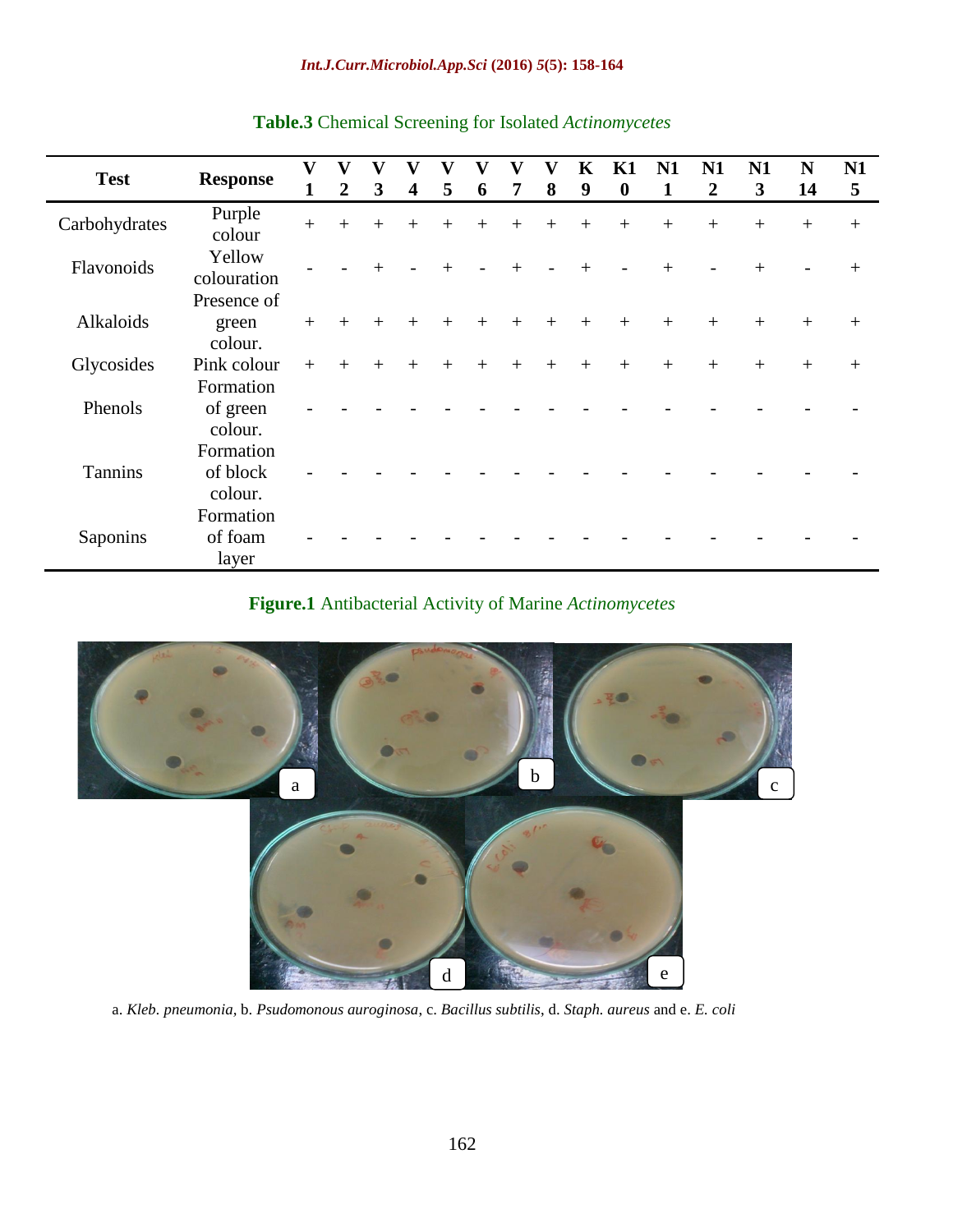| <b>Sample</b><br>N <sub>0</sub> | Staph.<br>aureus | E. Coli | Kleb.<br>pneumoniae | <b>B.</b> subtilis | Psudo. auroginosa |
|---------------------------------|------------------|---------|---------------------|--------------------|-------------------|
| N11                             | 19mm             | 8mm     | 12mm                | 10mm               | 11mm              |
| K9                              | 20 <sub>mm</sub> | 15mm    | 18mm                | 13mm               | 19mm              |

**Table.4** Antimicrobial Activity

*Actinomycetes* account 70th of the earth's surface and represent engaging supply for isolation of novel microorganisms and production of potent bioactive secondary metabolites (Usha *et al.,* 2011). This study was aimed to isolate *Actinomycetes* from marine surroundings and screen them for the assembly of secondary metabolites.

In the current study the medium was supplemented with amphotericin B to eliminate the fungus contamination. Constant methodology was antecedently done by Remya and Vijayakumar (2008) Production of antibiotic substance is ocean water dependent. Within the present study additionally, the Actinomycetes isolation agar medium was ready victimization sterile ocean water. Okazaki and Okami (1972) ascertained that compared to alternative *Actinomycetes*, *Actinomycete* species showed economical antagonistic activity. This was like the current investigation that additionally showed economical antagonistic activity of *Actinomycete* species. The isolated *Actinomycetes* were known supported the colony morphology and Gram staining (Holt *et al.,* 1994). Within the present work, we've got known the *Actinomycetes* by the presence of pulverized colonies on the surface of agar plate. *Actinomycetes* are gram positive and thin in nature. According to Kokare *et al.,* (2004) throughout the screening of the novel secondary metabolites, *Actinomycetes* isolates are usually encountered that showed additional active antimicrobial activity against gram positive bacterium than gram

negative bacterium. *Actinomycete* species showed important antibacterial activity against *Staphylococcus aureus* and *Pseudomonas aeruginosa*. This was just like this finding. Within the current study, conjointly the *Actinomycete* species showed an honest antimicrobial activity against *Coccus species, B. subtilis*, than gram negative *Pseudomonas* species and *Klebseilla pneumoniae*. this study united with the sooner findings of Devi *et al.,* (2006) within which it's been reported that *Actinomycete* species showed important antimicrobial activity against *Staph aureus, Pseudomonas aeruginosa, Klebseilla pneumoniae* and *Vibrio cholera*.

In conclusion, According to marine *Actomycetes*, which have specific secondary metabolites from the isolated colonies (K9 and N11).

#### **Acknowledgement**

Authors are awesome grateful to the Dr. R. Karuppasamy, Professor & Head, Department of Zoology, Annamalai University, Chidambaram, Tamilnadu in India.

#### **References**

- Demain, A.L., Sanchez, S. 2009. Microbial drug discovery: 80 years of progress. *J. Antibiot.,* 62: 5e16.
- Devi, N.K.A., Jeyarani, M., Balakrishnan, K. 2006. Isolation and identification of marine actinomycetes and their potential in microbial activity. *Pak. J. Biol. Sci.,*